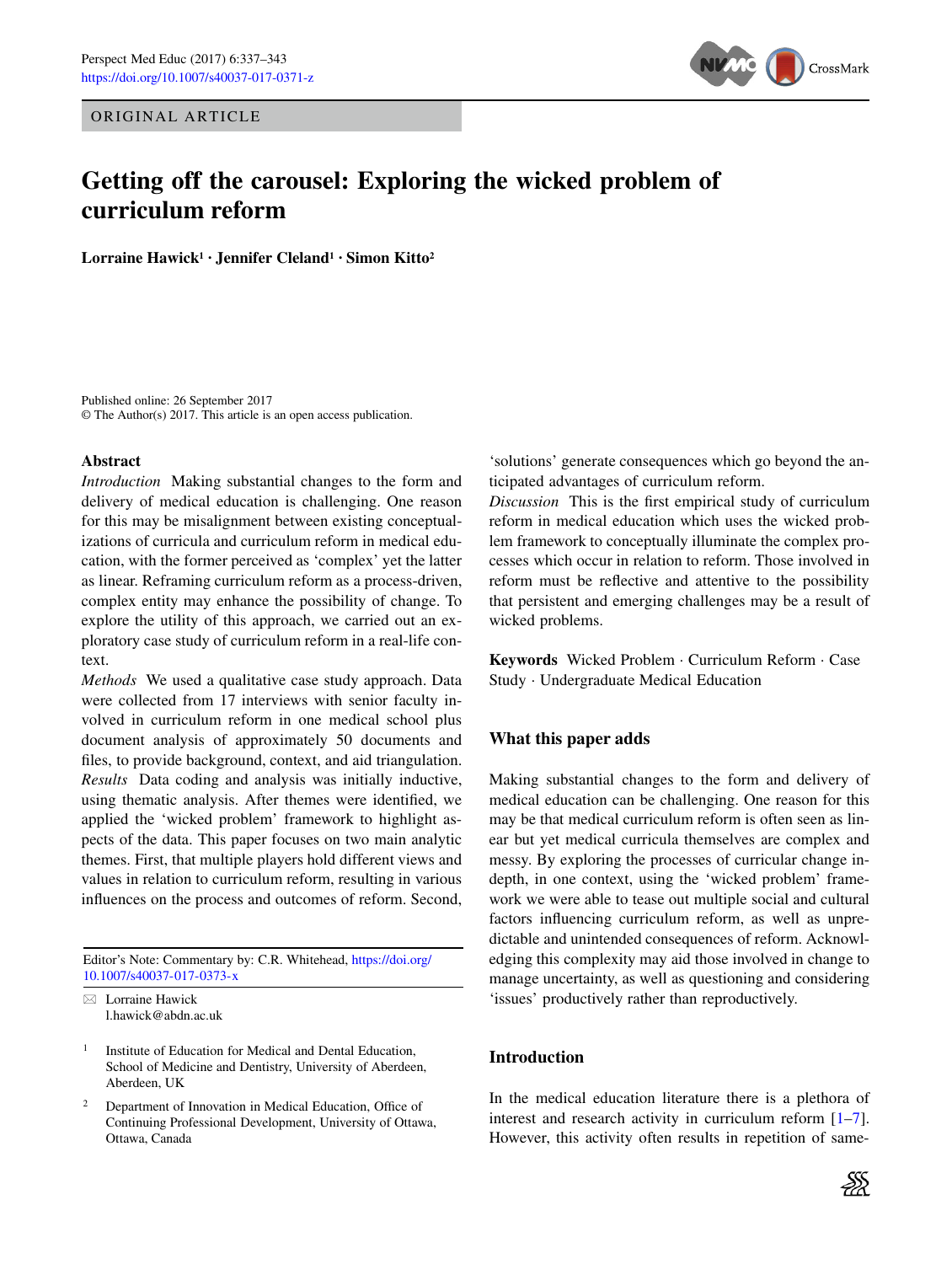ness with little actual reform. Whitehead and colleagues [\[8\]](#page-5-2) conducted an analysis of prominent recurrent themes in the North American medical education literature, focusing on the discourses of the good doctor from 1910–2010. A series of recurring themes were identified, including the need to avoid over-specialization, the importance of generalism, and the need to broaden criteria for medical student selection. Analysis of these recurring themes identified a prominent and recurrent discourse of 'new.' This discourse places focus on the future, ignores the ongoing historical nature of issues, suggests a sense of urgency and enables the proposal of modest solutions (P. 755). In analyzing the language used by medical educators to describe these recurring calls for change, Whitehead and colleagues [\[8\]](#page-5-2) use the metaphor of a 'carousel of ponies' to illustrate that the returning themes of curriculum reform are like ponies circling around yet again on the curricular carousel, in the continual rediscovery of discursive 'truths' in medical education. This 'carousel' seems to be due to a combination of recurring themes underpinning the need for reform, a focus on the future with little acknowledgement of the historical nature of issues, and use of (relatively speaking) 'quick fixes' to address complex curriculum issues [\[9,](#page-5-3) [10\]](#page-5-4).

How can medical education get off this carousel? We propose that key to doing so is to explicitly acknowledge an implicit disconnect. Medical curricula, indeed curricula more widely, are understood to be complex entities [\[9](#page-5-3)[–12\]](#page-5-5). However, in contrast, empirical studies of curricula change in medical education are often located in a paradigm of simplification [\[13\]](#page-5-6), where reform is conceptualized as linear, a response to practical needs, overcoming uncertainty and ambiguity, and formulating clear and accurate diagnoses (and hence simple solutions). Common approaches to curricular change (e.g  $[14, 15]$  $[14, 15]$  $[14, 15]$ ). reflect this linearity. But questions have been raised as to whether these linear approaches to evaluating change are sufficient given the complex nature of curricula [\[10,](#page-5-4) [16,](#page-6-2) [17\]](#page-6-3).

A fresh perspective may be useful to address this gap. To highlight how curriculum reform is a process rather than an outcome, rather than just focusing on 'did it (the change(s)) work' [\[2,](#page-5-7) [3,](#page-5-8) [6,](#page-5-9) [18,](#page-6-4) [19\]](#page-6-5), it would be useful to also think about 'how did it work' and 'what have we learned' (from the process of reform). Those involved in curriculum reform will then change their perspective from one that is relatively simplistic and linear (and maintains the circling round and round), which in turn will help to slow down or get down from Whitehead et al.'s carousel [\[8\]](#page-5-2).

To that end, our aim in this study was to produce a rich analytical description of the complex processes which occurred during a curriculum reform. In doing so, we hope to give a new perspective on reform and extend knowledge in the field.

#### **Methods**

We conducted a qualitative study, using an exploratory case study design – an empirical inquiry that investigates a contemporary phenomenon within its real-life context [\[20\]](#page-6-6) to scrutinize the process of curriculum reform at one UK medical school. Using a case study approach allowed us to answer 'how' and 'why' type questions, while taking into consideration how curriculum reform is influenced by the context within which it is situated  $[21]$ . The study was underpinned by a social constructionist epistemology [\[22\]](#page-6-8).

#### **Context**

The setting for the study was a medium-sized (approximately 170 students per cohort), state-funded medical school in the UK. The aim of the reform was to move away from a 'traditional' style curriculum format where the first two years of the five-year medical program were theory and science based and the subsequent three years were more clinically focused, towards a more blended curriculum with emphasis on student-centred learning, fewer lectures, more small group teaching, increased use of clinical cases, and integration of clinical and basic science teaching and learning.

A number of key stakeholders were involved in the delivery of the medical program, and hence the reform. They included: anatomists, physiologists and biomedical scientists; family doctors (general practitioners) and hospital doctors from 26 clinical specialties; university staff and clinical staff seconded in to support the reform process on timelimited sessional contracts. As with all medical schools in the UK, the program under reform was, and still is, regulated by the General Medical Council, who set the learning outcomes required of medical students when they graduate and the teaching and assessment standards that medical schools must meet [\[23,](#page-6-9) [24\]](#page-6-10).

### **Data collection**

The primary data collection method employed was semistructured interviews. After obtaining ethical approval and appropriate institutional consents, purposive sampling strategy [\[25\]](#page-6-11) was employed in order to identify relevant individuals who had specific knowledge and understanding of the reform plans and processes. We specifically targeted members of the Curriculum Reform Steering Group, who were central to planning and implementing the reform, with the view that these individuals would be able to provide credible information about the reform process [\[25\]](#page-6-11). They included senior medical school faculty, physicians, scientists and social scientists.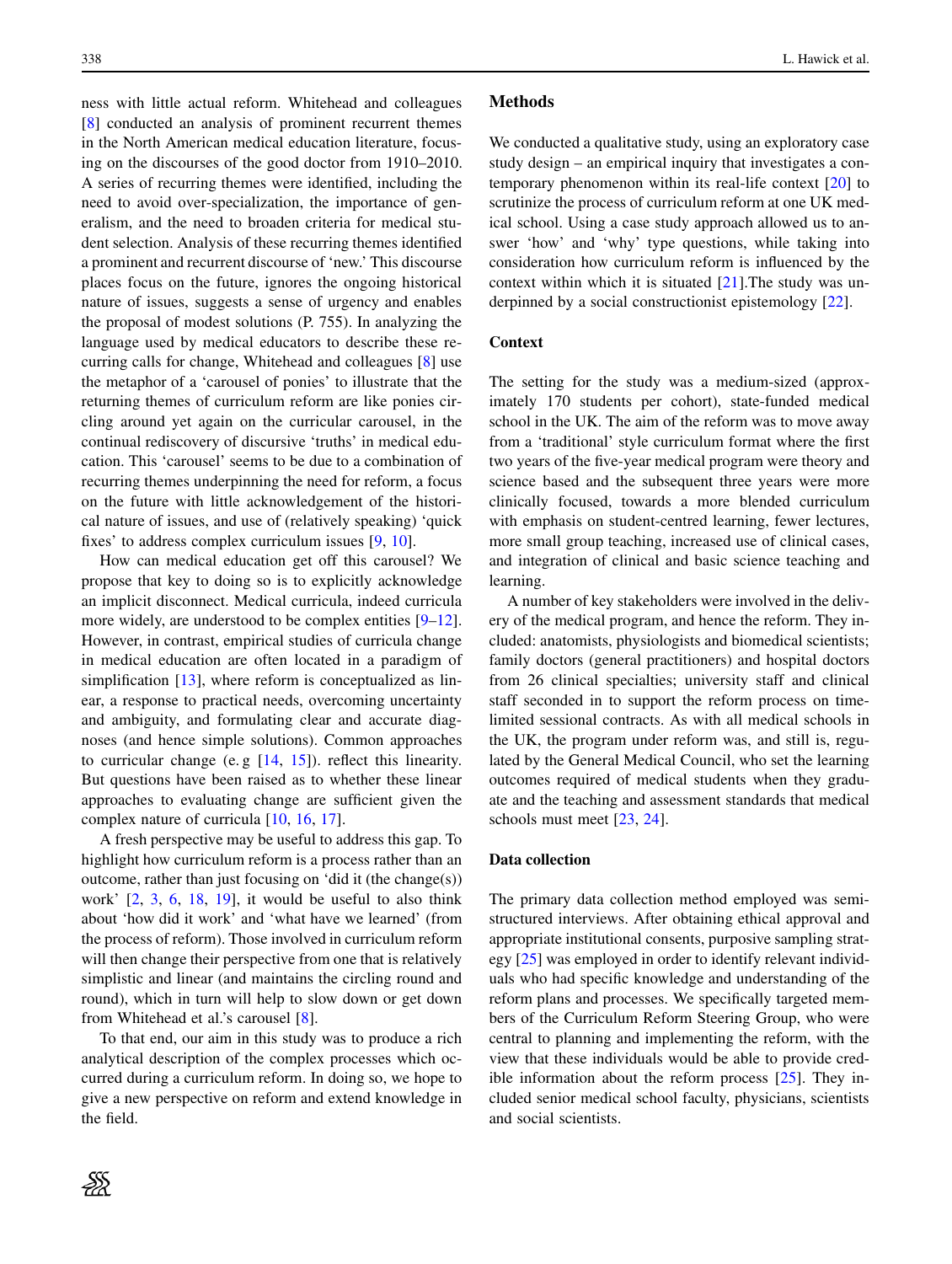Recruitment was conducted via email. Positive responses were followed up by email providing more information about the study, and a convenient time and place for a faceto-face interview. Those who agreed to take part were invited to attend a one-to-one interview, the questions for which were developed by drawing on the literature on curriculum reform [\[8,](#page-5-2) [26–](#page-6-12)[28\]](#page-6-13). We explored participants' perspectives on the aims and objectives of the reform, and identified the factors which were influential in driving and planning change. Some key individuals also took part in a follow-up interview 4–6 months later, to explore themes generated and identified in the initial data further. Seventeen individual interviews were carried out with eleven senior Faculty (six male, five female). Six participants were interviewed twice to explore issues which had emerged in the first interview in more depth. The median interview length was 43 min (ranging from 26–55 min). All interviews were conducted by the same person (LH).

Document analysis was also undertaken to augment and support interview data analysis [\[29\]](#page-6-14). The aim of document analysis was to seek convergence and corroboration through the use of different data sources and methods [\[30,](#page-6-15) [31\]](#page-6-16), to uncover meaning, develop deeper understanding and gain insights relevant to the study [\[32\]](#page-6-17). Document sources were from reports and minutes from curriculum reform steering group meetings and various sub-group meetings. These were internal groups (commissioned locally from within the medical school), assigned to make decisions on what to include, exclude, improve and change in specific parts of the curriculum.

The first author reviewed approximately 50 electronic and hard copy documents and files, positioned them in context and chronological order, then coded them for analysis. These included: meeting minutes, scribed action points from reform planning events, reform proposals, discussion papers and copies of presentations given to health service stakeholders.

#### **Data analysis**

All interviews were audio-recorded with participant permission, transcribed for analysis, and entered into NVIVO 10 qualitative data management software. Data coding and analysis of transcribed interviews was inductive, using thematic analysis to generate an initial coding scheme [\[33\]](#page-6-18). Guided by interview data emergent themes, documents were subjected to a directed content analysis [\[34\]](#page-6-19) in order to contextualize and elaborate on the interview data [\[31\]](#page-6-16). After the identification of themes and following further discussion, we moved beyond primary thematic analysis to a more theoretically directed approach to critically analyze how curriculum reform in this one context was being interpreted, shaped and affected [\[35\]](#page-6-20). Thus, the choice of theoretical frameworks evolved iteratively from the initial data analysis.

Rigour was ensured in a number of ways [\[36\]](#page-6-21). All interviews were undertaken by the first author to ensure continuity. We considered our positions and relationships with the data continually and critically [\[37\]](#page-6-22); in view of our different disciplinary backgrounds (LH is a registered nurse with many years working in the health service, now working within a medical school as a clinical educator; JC a clinical and occupational psychologist by background, working in medical education research; SK a medical sociologist with extensive qualitative research experience in medical education), research interests (a mutual interest in the changing shape and influences on undergraduate medical education and curriculum, but often working from different theoretical perspectives and different preferences in methodological approaches) and how these might have shaped our co-construction of the data. Preliminary data analysis was shared and discussed with social scientists and medical educators outside the research team to explore if the findings seemed credible and reasonable.

## **Ethics permission**

We obtained ethical approval for this study from the University Ethical Research Board, where this study was undertaken (not identified here to maintain anonymity of study site). The study was carried out in accordance with the Declaration of Helsinki, there was no potential harm to the participants, the anonymity of participants was guaranteed and the informed consent of participants was obtained.

### **Theoretical framework**

We used 'wicked problems' [\[38\]](#page-6-23), as a conceptual lens to help us analytically describe the key aspects of reform process identified via interviews and documents. 'Wicked' problems are complex in nature, have innumerable causes associated with multiple social environments and actors with unpredictable behaviour and outcomes, making them difficult to define or even resolve. They are divergent and emergent problems [\[39\]](#page-6-24) which are highly resistant to resolution [\[40\]](#page-6-25), characterized as issues that are continually evolving, have no single solution that applies in all circumstances and where solutions can only be classified as better or worse, rather than right or wrong [\[38\]](#page-6-23). Wicked problems tend to be intractable and elusive because they are influenced by many dynamic social, cultural and political factors [\[38,](#page-6-23) [41\]](#page-6-26). The social complexity of wicked problems, their technical difficulties, and the interconnected nature of these problems with other problems, make them extremely difficult to manage [\[42\]](#page-6-27). Essentially, the wicked problem's properties can be summarized as consisting of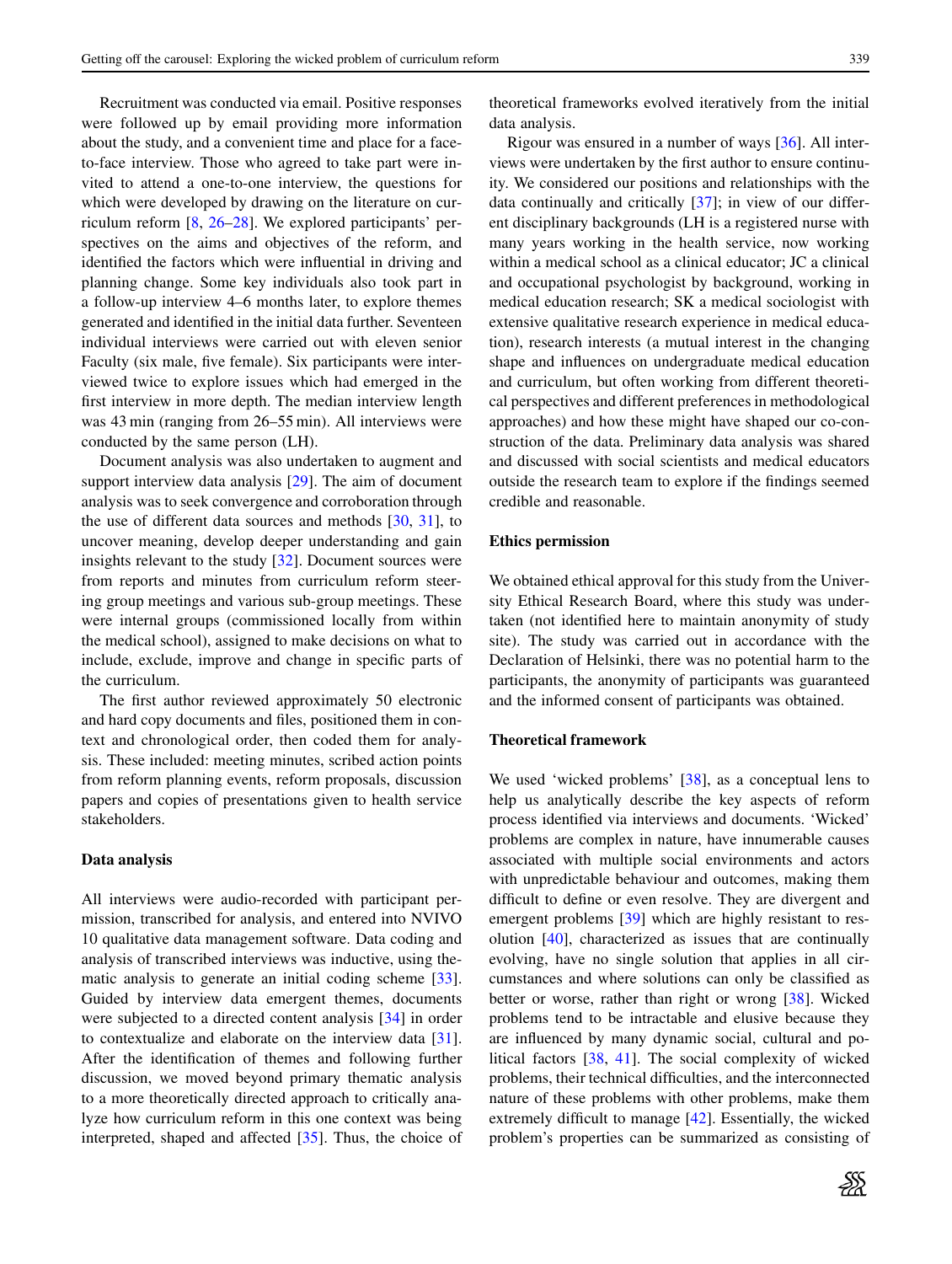dynamic and interlocking issues that lack definitional clarity because multiple stakeholders in shifting social contexts have different interpretations and seek different outcomes [\[43\]](#page-6-28).

Identification of wicked problems have progressed since Rittel and Webber (1973) first published on this concept [\[38\]](#page-6-23). In the fields of school teaching and higher education, defining educational issues as wicked problems has gained traction and in turn, advances a quest to understand 'wickedity' [\[38,](#page-6-23) [44–](#page-6-29)[48\]](#page-6-30). Furthermore, as noted by Krause [\[48\]](#page-6-30), universities (and by definition, schools of medicine) operate in a macro level policy environment requiring: accountability, funding arrangements, relationships with various governing bodies; quality assurance agencies, external and internal examiners, university leaders and so forth. At the micro level, they are also responsible for supporting divisional departments, as well as faculty members, ancillary staff and students. Thus, endeavours to achieve and demonstrate quality higher education while managing these various competing demands are indeed wicked [\[48\]](#page-6-30).

Moreover, given that universities, medical schools, and curriculum processes and reforms are by their nature socially and culturally complex, it is highly likely that a large number of the current and forthcoming challenges will have wicked characteristics. Drawing upon the concept of 'wicked problems' [\[38\]](#page-6-23), fresh insights can be generated into why reform in undergraduate medical education is so challenging.

### **Results**

We focus on two broad themes which were present in the data: (1) Multiple voices from multiple contexts in the reform process, and (2) Curriculum reform as a wicked problem: Ambiguity and collateral damage. These were selected because they were predominant in the data and represent the utility of the conceptual framework in making sense of the data [\[49\]](#page-6-31). We have interwoven results and theory together, to illustrate the utility of the conceptual framework in explaining the empirical data [\[50\]](#page-6-32). Quotations have been included in this paper to aid confirmability, to help the reader follow the logic of the story.

## **Multiple voices from multiple contexts in the reform process**

There were many different stakeholders and a diversity of views about the reform, ranging from reform being a *threat* (unnecessary and undesirable), an *opportunity*, or a *logistical challenge*. Thus, different parties had different but equally well-defined ideas about what the problem actually was, indicating different values in play. These ranged from not favouring reform ('*Dr X was pretty much obstructive about everything*' (R5)), wishing to leave things alone, to remain the same, to protect the status quo. Because to consider making a change to what they believed to be working well was just too much to take on or threatening: '*So there were those that believed, why throw that away, because that's working reasonably well?*' (R1) and '*[the coordinator for that particular part of the curriculum] worked very hard to establish the course ... therefore he was reluctant to lose the position of [his] block within the final year'* (R9). While some faculty seemed to be against reform in order to protect their existing timetable allocation ('*there was a bit of that territorial stuff going on* ...' (R7)), others perceived the reform to be a means of increasing their curriculum time, as an opportunity to include more teaching related to their particular teaching specialty within the medical program: '*The tendency for everyone was to want to have more for their subject*' (R1).

It was also clear that the medical school as an institution did not exist in a vacuum, rather it worked in partnership with the local health service providers who provided the clinically based teaching for medical students, and who also had views about the reform. Curriculum reform documents confirmed this and provided useful background information to help understand the context in which the reform was being conceived, planned and implemented. One participant's perspective illustrated the logistical challenge:

And there's the other big stakeholder, the NHS ... they had a view as well, so that influenced our discussions about ... mundane things like group allocation [for student's clinical teaching], but that's quite important ... because you can have a great, fantastic educational strategy but, if you don't have facilities, then it's really difficult' (R6).

In addition, there were often different solutions to the 'same' problem [\[38\]](#page-6-23), where the 'solutions' ranged from being *obstructive, doing nothing*, to pushing to *protect or extend one's own fiefdom*, t*o accepting the vision*, depending on the stance of the stakeholder.

As a result of these differing perspectives on the problem and the solution, it is improbable, if not impossible, to technically solve the wicked problem of curriculum reform in a way which satisfies all those involved: the solution to one aspect of a problem (e. g., giving X more teaching time in the new curriculum) will lead to another problem for someone else (e. g., how to squeeze everything in when there are only so many timetabled hours available). Indeed the data indicated that not everyone was happy with the reform process: *'... people felt very hurt ... I think about all the effort they were putting in and not being recognized ... so a bit of trampling on feelings went on ...*' (R4). Moreover, each solution will change the system, not always in the lin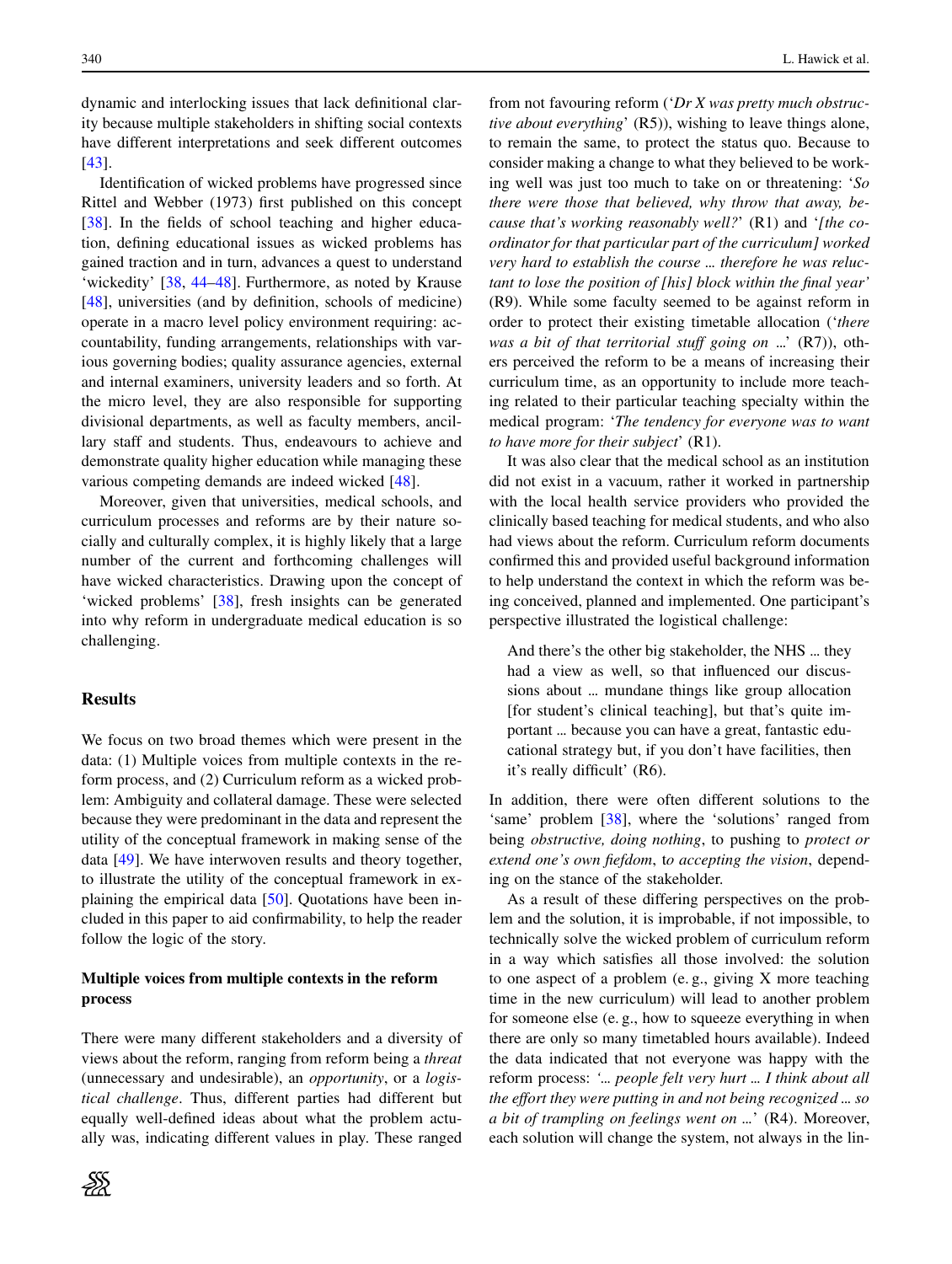ear predictable ways implied by the preceding illustration (which we explore later).

# **Curriculum reform as a wicked problem: Ambiguity and collateral damage**

The endpoint of the reform was imprecise – to move from one type of curriculum to another – and lacked clarity or clear conceptualization. Compounding this were governmental factors, such as the context in which reform was occurring; and an expectation of a document from the regulator setting out new standards and outcomes expected in medical graduates. This created a broader sense of unease within the reform steering group as to what they were preparing medical students for: '*I'm not sure I know what doctors are going to be [here] for in 20 years' time*' (R9). In other words, the goals of reform were not clear, simple or even linear, and hence a simple solution of 'if we do this, then we will achieve our goal' was impossible.

While it was clear in the data that there was a vast amount of planning and many fundamental elements of the curriculum reform received specific attention, there were also casualties. Some of these were immediate, some only emerged over time. For example, people were unsure exactly how to bring the family medicine team onside, to include this in the reform process. It (early family medicine teaching) seemed to be a wicked problem embedded in a bigger wicked problem, because it was difficult to solve [\[38\]](#page-6-23):

The [xxxx] course was not terribly well integrated but that was always going to be a bit of a long game ... you have to pick the battles that you're going to win and that was a difficult political battle to win. (R6)

While this quote and others (*'they were just not interested ... [in reform]'* (R4)) illustrates the difficulty of pinpointing why something may not emerge as originally hoped, it is clear that this casualty was due to a number of intersecting leadership and values issues. For example, this course was not 'terribly well integrated' and had a weak power base from which to fight for more time/resources: '*they had their own political difficulties to deal with ... their tutors had a very firm idea of what should be taught ... and their course was not popular at that time ...*' (R6). Archived minutes recorded frequent discussions about the 'topic' of family medicine, which emphasized the importance of close liaison with the family medicine group (in order to embed suitable learning objectives associated with the reformed curriculum). Nevertheless, in comparison with other curriculum reform activities, there was a paucity of reported progress in the area of family medicine.

The effects of this casualty continue on today, with attempts to integrate family medicine teaching constantly ongoing, reflecting other aspects of wickedity: that a wicked problem has a 'no stopping rule' [\[38\]](#page-6-23) and to have any chance of actually solving a problem requires a causal explanation of the discrepancy between actual state and de-sired state [\[38\]](#page-6-23).

# **Discussion**

To the best of our knowledge, this is the first empirical study to explore the process of curriculum reform framed using the wicked problem concepts. Our data demonstrated explicitly the multiple social and cultural factors which influenced reform, specifically highlighting the existence and impact of multiple voices and the unintended consequences of reform. It was clear from our data that myriad, intersecting factors and relationships contributed to the process of reform, not always in predictable or desirable ways.

Acknowledging this 'wickedity' may aid those involved in change to manage uncertainty, as well as questioning 'issues' more productively rather than *reproductively*. For example, rather than viewing the unexpected as problematic, and hence to solve or circumvent, reflection on such aspects of process could be useful in the thinking and practice of curriculum reform. Using the wicked problem framework has the potential to enable stakeholders and leaders to develop a different kind of thinking and a language to talk about why a particular problem is so difficult and challenging, to create a path to select, examine and interrogate the issues with more clarity than might be the case currently [\[46\]](#page-6-33).

Our aim was to produce a rich analytical description of the complex processes which occurred during a curriculum reform. In doing so, we give a new perspective on the challenges and complexities associated with reform and to shed light on these intractably 'wicked problems'. While it is not the remit or scope of this paper to offer extensive suggestions for solutions to curriculum reform wicked problems, it is notable that a different kind of leadership is required when trying to handle wicked problems; leaders are required who are not afraid to admit that they do not know everything [\[41\]](#page-6-26). Wicked problems require the transfer of authority from an individual leader to a collective of stakeholders because only collective and collaborative engagement can hope to address the problem [\[41\]](#page-6-26).

One medical school may look very much like another superficially, leading to the temptation to lift a 'solution' from one context and roll it out in another. However, we know that particular curricula look different in different contexts [\[51,](#page-6-34) [52\]](#page-6-35). Acknowledging that each medical school has a unique space and place [\[16\]](#page-6-2), and the relationships, dynamics and interactions between people and systems will vary because of context is crucial. In wicked problem terms this may be summed up by remembering that 'solutions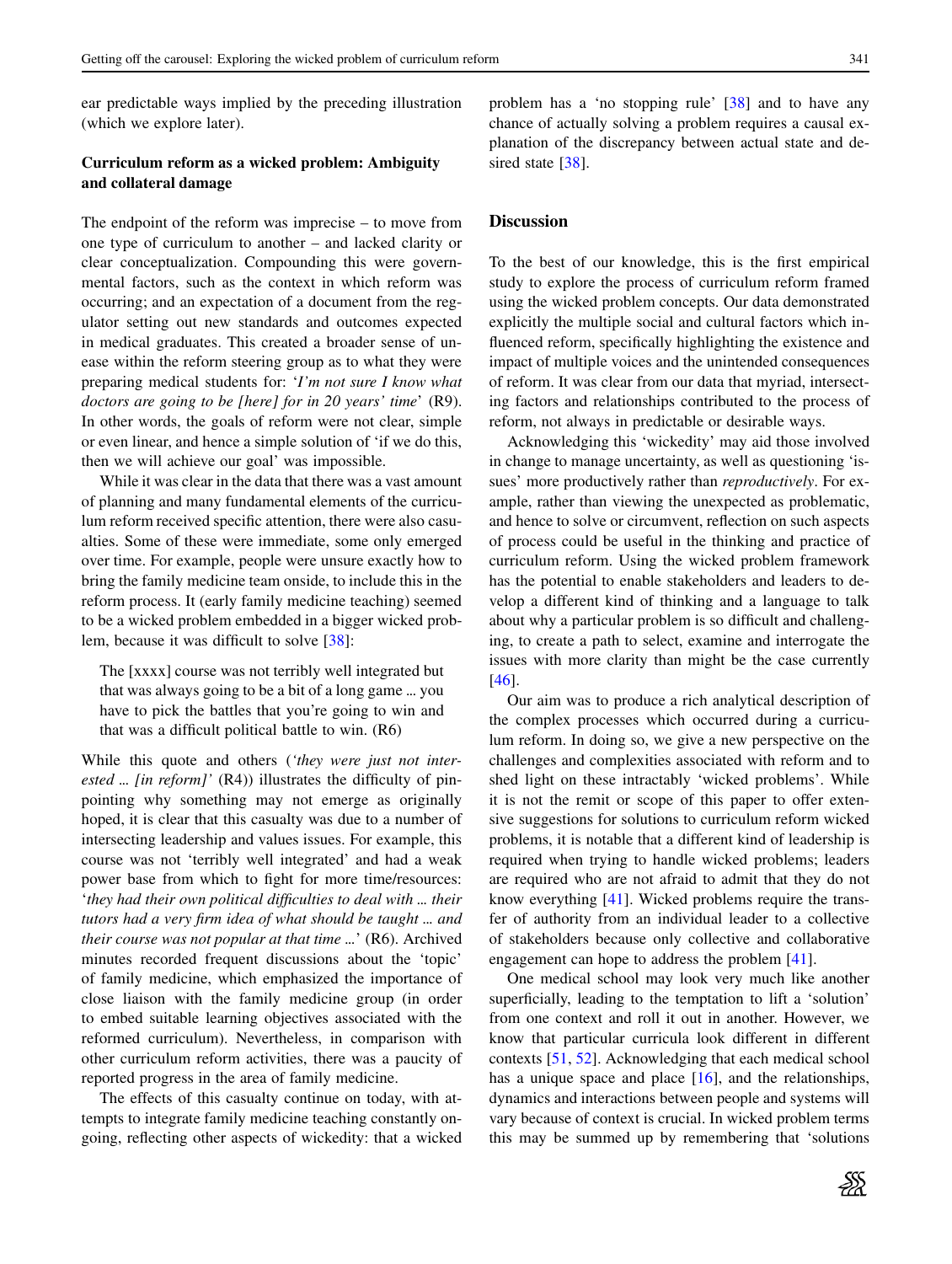might be applied to seemingly familiar problems which are quite incompatible with them' [\[38,](#page-6-23) P. 165].

The current study joins an existing conversation on this topic and indeed is tightly linked to the Whitehead et al. [\[8\]](#page-5-2) 'Captive on a Carousel' paper. Many of the challenges experienced by the participants in our study resonated with Whitehead and colleagues work, where there had been historical calls for change and yet a sense of repetition in what required to be changed. Our findings add to this aspect of the conversation on curriculum reform, extending beyond the carousel metaphor by providing empirical data. Interestingly there are data from other education sectors (school and higher education generally) which indicate that curriculum reform does possess wicked characteristics [\[47\]](#page-6-36).

The case study approach [\[29\]](#page-6-14) is a good epistemological fit with the wicked problem framework as it allowed us to explore richness, complexity and context. However, we acknowledge that we looked at curriculum reform from one perspective only: that of the clinical and academic staff who were central to the reform processes. The views of other stakeholders, for example, clinical staff who supported students on placements may have enriched the data and/or foregrounded different themes. Our aim with a case study was to generate conceptual generalisability (not empirical generalizability) [\[53\]](#page-6-37) which can now be assessed by others for its transferability and potential for applicability to other situations [\[54\]](#page-6-38), such as to inform the design and conduct of future curriculum reforms and accompanying research. Note, to protect the anonymity of the locality and individual participants, we have given less detail about our context than might be considered standard in case study research.

The retrospective interview is an accepted method of knowledge construction which can contribute to the understanding of processes of changes in educational practice [\[55,](#page-6-39) [56\]](#page-6-40) but can be criticized on the grounds of respondents' memories fading with time. To address this, we used precise prompting to aid recall [\[57\]](#page-6-41) and triangulated the interview data with document data analysis [\[58](#page-6-42)[–60\]](#page-6-43). Because 'no research is free of the biases, assumptions, and personality of the researcher and we cannot separate self from those activities in which we are intimately involved' [\[61\]](#page-6-44), we constantly considered our own positions in relation to the study and the data.

We chose to only present two broad categories of data here: broadly speaking those of multiple voices speaking from multiple contexts who hold different views and values in relation to the reform problem and process, and the unintended consequences of curriculum reform as a wicked problem. We did not report on other aspects of wickedity, such as the ongoing nature of reform present in our data because of word limits.

To conclude, curriculum reform demonstrates true complexity. This study highlights that one possible way of

⋙

avoiding the trap of curriculum reform being part of a sociocultural reproduction exercise is to focus on the process not just the outcome of change. Acknowledging this in terms of 'wickedity' may aid those involved in change to manage uncertainty, and reflect on challenges.

**Acknowledgements** The authors wish to thank all participants in this study. Our thanks to the School of Medicine where this study was undertaken for supporting LH's doctoral research program. Our thanks to Alan Bleakley for his advice and guidance when planning the interview component of this study.

**Conflict of interest** L. Hawick, J. Cleland and S. Kitto declare that they have no competing interests.

**Open Access** This article is distributed under the terms of the Creative Commons Attribution 4.0 International License [\(http://](http://creativecommons.org/licenses/by/4.0/) [creativecommons.org/licenses/by/4.0/\)](http://creativecommons.org/licenses/by/4.0/), which permits unrestricted use, distribution, and reproduction in any medium, provided you give appropriate credit to the original author(s) and the source, provide a link to the Creative Commons license, and indicate if changes were made.

#### <span id="page-5-0"></span>**References**

- 1. Catanese L. Developing a medical school curriculum for the 21st century. 2014. [http://today.uconn.edu/2014/04/developing](http://today.uconn.edu/2014/04/developing-a-medical-school-curriculum-for-the-21st-century/)[a-medical-school-curriculum-for-the-21st-century/.](http://today.uconn.edu/2014/04/developing-a-medical-school-curriculum-for-the-21st-century/) Accessed 23 Mar 2016.
- <span id="page-5-7"></span>2. Cisternas M, Rivera S, Sirhan M, et al. Curriculum reform at the Pontificia Universidad Católica de Chile school of medicine. Rev Med Chile. 2016;144:102–7.
- <span id="page-5-8"></span>3. Edgren G, Haffling A-C, Jakobsson U, Mcaleer S, Danielsen N. Comparing the educational environment (as measured by DREEM) at two different stages of curriculum reform. Med Teach. 2010;32:e233–8.
- 4. Gwee MC-E. Globalization of problem-based learning (PBL): cross-cultural implications. Kaohsiung J Med Sci. 2008;24(3):S14– S22.
- <span id="page-5-9"></span>5. Huang L, Cheng L, Cai Q, et al. Curriculum reform at Chinese medical schools: what have we learned? Med Teach. 2014;36:1043–50.
- 6. Mirzazadeh A, Gandomkar R, Hejri SM, et al. Undergraduate medical education programme renewal: a longitudinal context, input, process and product evaluation study. Perspect Med Educ. 2016;5:15–23.
- <span id="page-5-1"></span>7. Shaw J. Rethinking the Medical Curriculum. Harvard Magazine online. 2015. [http://harvardmagazine.com/2015/08/rethinking-the](http://harvardmagazine.com/2015/08/rethinking-the-medical-curriculum)[medical-curriculum.](http://harvardmagazine.com/2015/08/rethinking-the-medical-curriculum) Accessed 23 Mar 2016.
- <span id="page-5-2"></span>8. Whitehead CR, Hodges BD, Austin Z. Captive on a carousel: discourses of 'new' in medical education 1910–2010. Adv Health Sci Educ. 2013;18:755–68.
- <span id="page-5-4"></span><span id="page-5-3"></span>9. Mennin S. Self-organisation, integration and curriculum in the complex world of medical education. Med Educ. 2010;44:20–30.
- 10. Morrison K. School leadership and complexity theory. London: Routledge; 2002.
- <span id="page-5-5"></span>11. Doll WE. A post-modern perspective on curriculum. New York: Teachers College Press; 1993.
- 12. Burgess H. Redesigning the curriculum for social work education: complexity, conformity, chaos, creativity, collaboration? Soc Work Educ. 2004;23:163–83.
- <span id="page-5-6"></span>13. Morin E. On complexity. New York: Hampton Press; 2008.